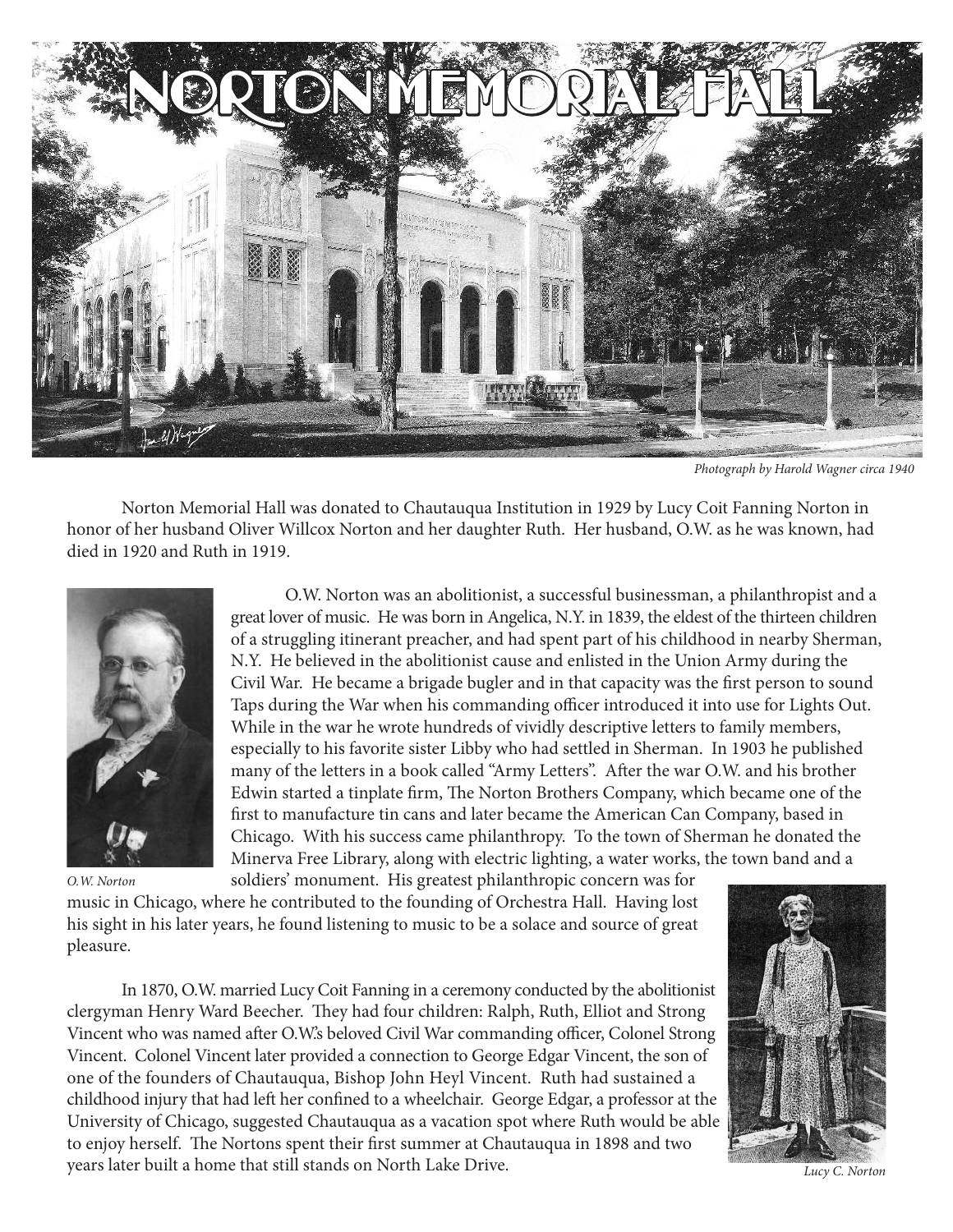

Norton home in Chautauqua

 After her husband's death, Lucy asked Chautauqua's then-president Arthur Bestor what would be the most welcome gift she could make. Bestor said that it would be a theatre. Her son Ralph, who by then was a trustee of the Institution as well as an executive at Acme Steel and collector of violins and art, told Bestor that his mother had stipulated only that the building be beautiful as well as useful. Bestor replied that they could make it as beautiful as they liked as long as it would seat fifteen hundred people and the roof wouldn't leak. Thus began Ralph's involvement with the design and construction of Norton Hall as an expression of his passionate philanthropic commitment to Chautauqua and to music, art,

architecture and beauty. Although his mother was the donor, Ralph was the one who carried out the project and whose vision was expressed in its execution. He chose as artistic consultant the Chicago-based Beaux-Arts sculptor, Lorado Taft. As architect he chose Otis Floyd Johnson and as sculptors Mr. and Mrs. Fred Torrey and Elizabeth Hazeltine, all associated with the Taft Studio in Chicago.

 The opening of Norton Hall in July 1929 was a momentous occasion for Chautauqua. The governor of New York, Franklin Roosevelt, who had come to speak in the Amphitheatre, toured the grounds along with his party, and Arthur Bestor and Ralph Norton, stopping at Norton Hall. This stop is memorialized in the photograph below.



Ralph H. Norton



Arthur Bestor, Ralph Norton, Guernsey Cross, Elliott Norton, Gov. Roosevelt, James Norton, Mrs. Roosevelt

 As evidenced by the publication in 1931 of an article in "Architectural Forum", the construction of Norton Hall was news in the world of architecture. This is due to its construction as a monolithic poured concrete structure (chosen for its durability and cost effectiveness), which at the time was not commonly in use in the Northeastern part of the country. Stylistically the hall is considered to be Monumental Art Deco, although it has elements that are more suggestive of Modernist architecture, such as the use of structural materials as finished surface. Although the exterior of the building has long been painted, the article states that,

"The exterior is light gray in tone, the natural cement tone having remained untouched after the removal of the forms…" The exterior texture consisted of the grain from the wood of the forms and horizontal lines of the seams between the boards, the joints of which were kept horizontally aligned around the whole building. The horizontal seams are still faintly visible under the paint. The article further states, "The door architraves, the inside and outside of which were cast in one piece, are in the natural color, in harmony with the dark, mottled gray of the untreated random ashlar (cinder blocks)...These walls, experimented with for economy, contribute an interesting feeling of texture….The interior of the auditorium is simple, decoration having been employed only on the proscenium arch where two reliefs of Pan appear. These panels, the fluting and the ornamental frieze were given an application of silver leaf to overcome the absence of a good cutting light…Except for the addition of two coats of cement paint, applied to match the color of the plastered walls and ceiling, the interior was left as it came from the forms."

Regarding the façade and its decorative reliefs, the article states, "Massive corner pylons at each end of a series of tall, arched bays between pilasters, surmounted by reliefs, lend vertical lines to the horizontal façade, giving the design strength and beauty in addition to an interesting simplicity…Beside the two pylon groups (one illustrating the Moods of Music: the other, the Birth of Beauty) the pilaster reliefs portray figures representing Humor, Music, Poetry and Tragedy."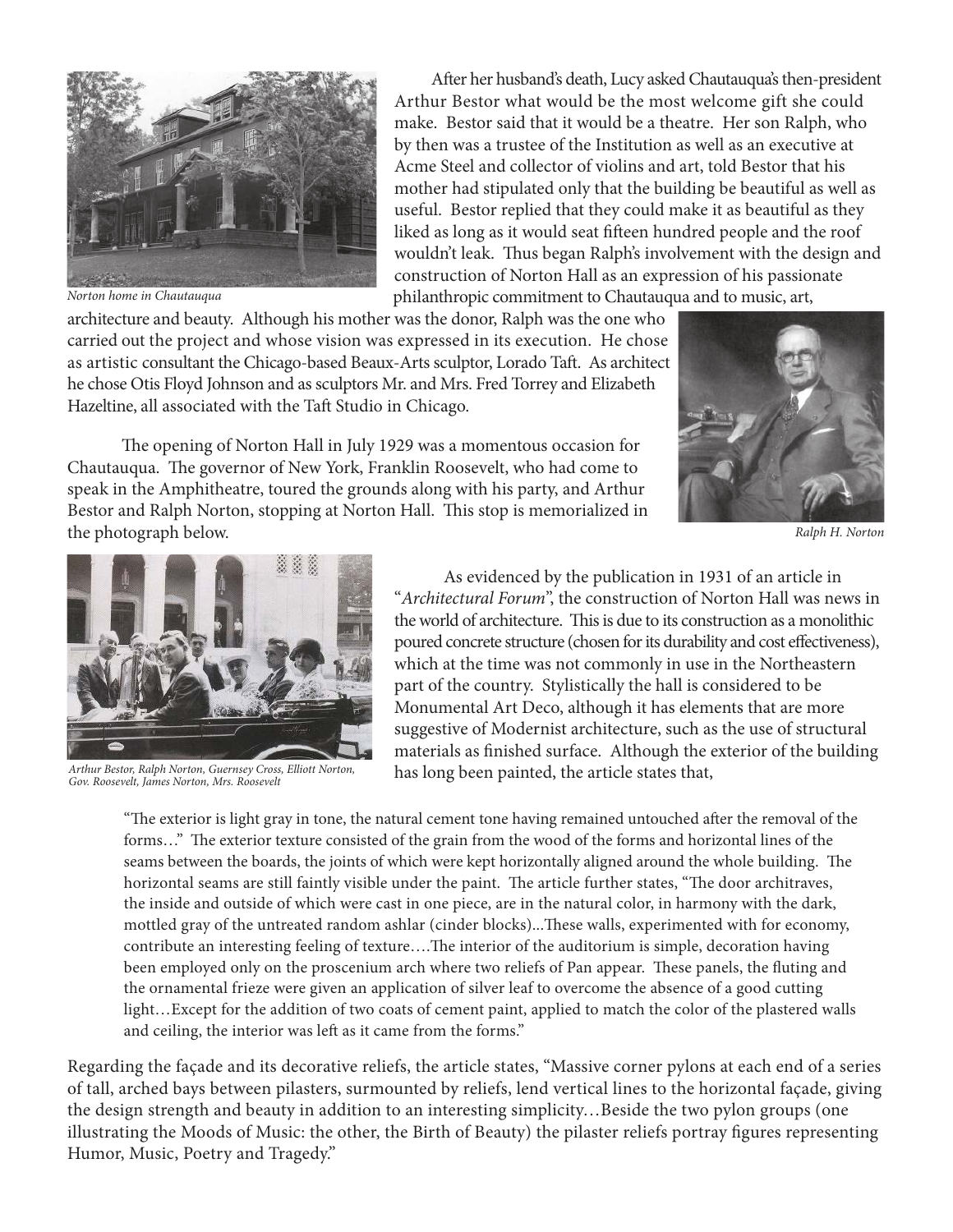

Elizabeth C. Norton

 Chautauqua Institution intended for the hall to be used as a multi-purpose enclosed facility. Chautauqua's musical director, Albert Stoessel, quickly organized the Chautauqua Opera Association and brought in Alfredo Valenti from the Julliard School of Music to serve as the company's production director. The inaugural performance during the summer of 1929, was Friedrich von Flotow's "Martha". Among those who attended were Mr. and Mrs. Thomas Edison, Adolph Ochs, and Dr. and Mrs. Arthur Bestor. Over the years, the Chautauqua company's affiliation with Juilliard proved fruitful. It enabled some Juilliard productions to be staged at Chautauqua and provided an important pool of young talent. Singers who came to Chautauqua early in their careers and went on to the Metropolitan Opera include Helen Jepson, Rose Bampton, Josephine Antoine, Julius Huehn, Francis Bible and Charles Kullman. The opera company has continued to produce

operas each season since 1929, making it the longest continuously running seasonal opera company in the U.S. Norton Hall served as a facility not only for opera but also for chamber music and theater. Ralph Norton's wife, Elizabeth, sponsored a chamber music series. An affiliation with the Cleveland Play House had the hall serving as a stage for alternating productions of theatre and opera each week of the summer season until about 1974. Since that time the hall has been exclusively the home of the Chautauqua Opera Company.

When Arthur Bestor died in 1944, he was in his 30th year of serving as Chautauqua's president. Ralph Norton was president of the Board of Trustees at the time and stepped into the vacancy left by Bestor. He served for two years as Chautauqua's president. In memory of Arthur Bestor, he donated Bestor Plaza Fountain to Chautauqua. As with Norton Hall, he chose a simple monumental style with classical reliefs. Also like Norton Hall, the fountain was designed and executed by people from Chicago's Lorado Taft Studio, giving Chautauqua two structures of similar architectural style and artistic expression.



Bestor Plaza Fountain

 By the late 1930's Ralph Norton's art collection had grown large enough that he felt the need to find a home for it. In 1941 he opened the Norton Gallery of Art (now the Norton Museum) in West Palm Beach. Its architectural style was similar to that of Norton Hall. It was a Monumental Art Deco structure designed by Marion Syms Wyeth. It too featured classically-inspired reliefs expressing ideals similar to those expressed in Norton Hall. The exterior façade of the Norton Museum, like the proscenium of Norton Hall, is inscribed with a portion of an Austin Dobson poem, "Ars Victrix", adapted from the French poem by Théophile Gautier. The quote on the Norton Museum façade is:

## All passes. Art alone enduring Stays to us. The bust outlasts The throne. The Coin Tiberius.